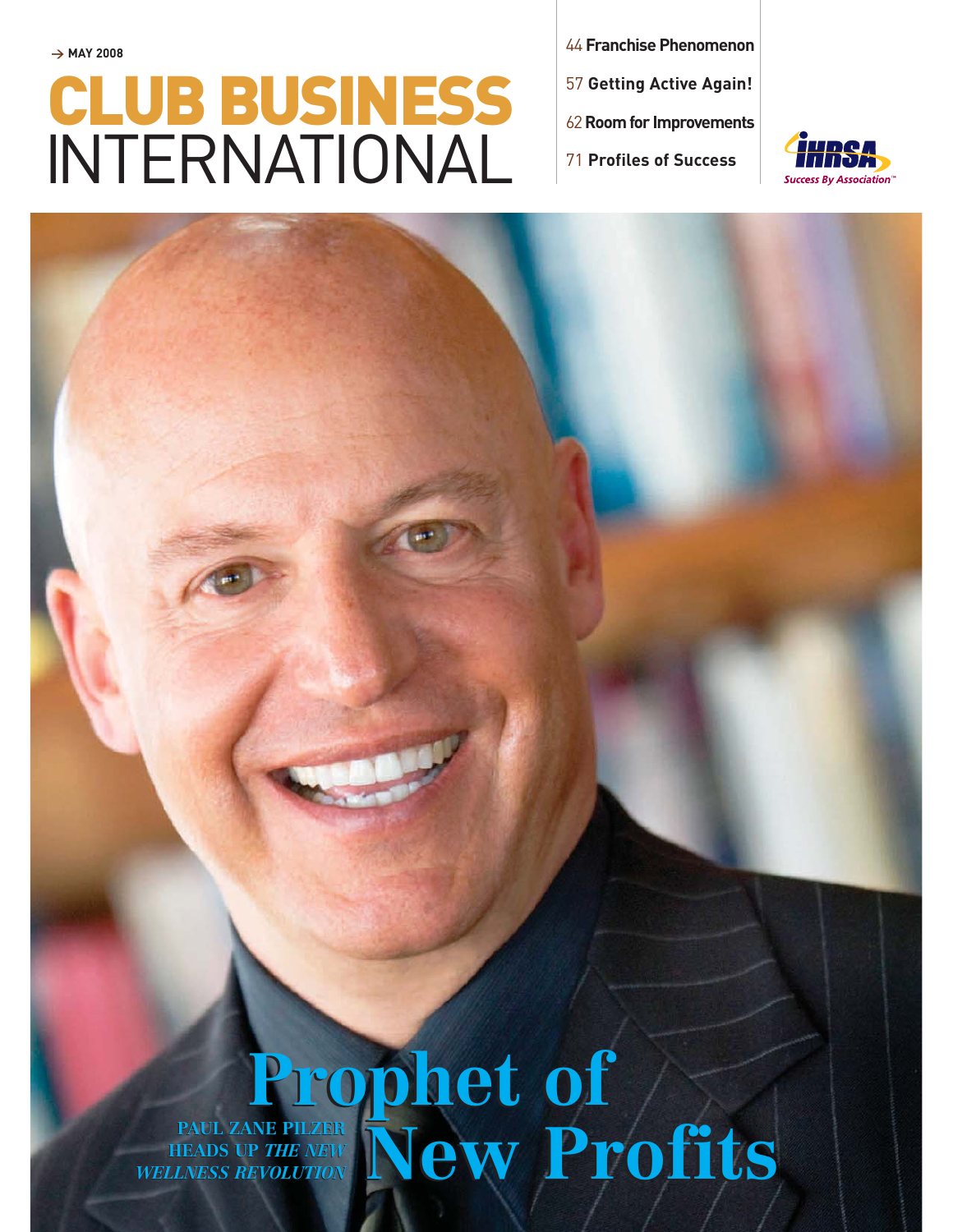## CLUB BUSINESS INTERNATIONAL

CONTENTS | **MAY 08**



## *Features*

### **38 Prophet of New Profits**

Throughout his varied career, Paul Zane Pilzer has enjoyed success as an economist, speaker, author, professor, and software entrepreneur. He's also the founder of Zane Benefits, Inc., and Extend Health, Inc., two leading providers of personalized corporate health benefits. In the CBI Interview, he explains how clubs can play a part in, and profit from, The New Wellness Revolution.

#### 44 Franchise Phenomenon

As fitness franchises continue to proliferate, the personal-training premise leads the way

#### 57 Getting Active Again!

IHRSA's annual outreach program celebrates its fifth anniversary with exciting plans

#### 62 Room for Improvements

Clubs offer enticing extras in the form of pools, spas, and tanning amenities

#### 71 Profiles of Success

The 2007 edition of IHRSA's annual industry data report documents both growth and promise

Above: Grea Fuchs Above: Greg Fuchs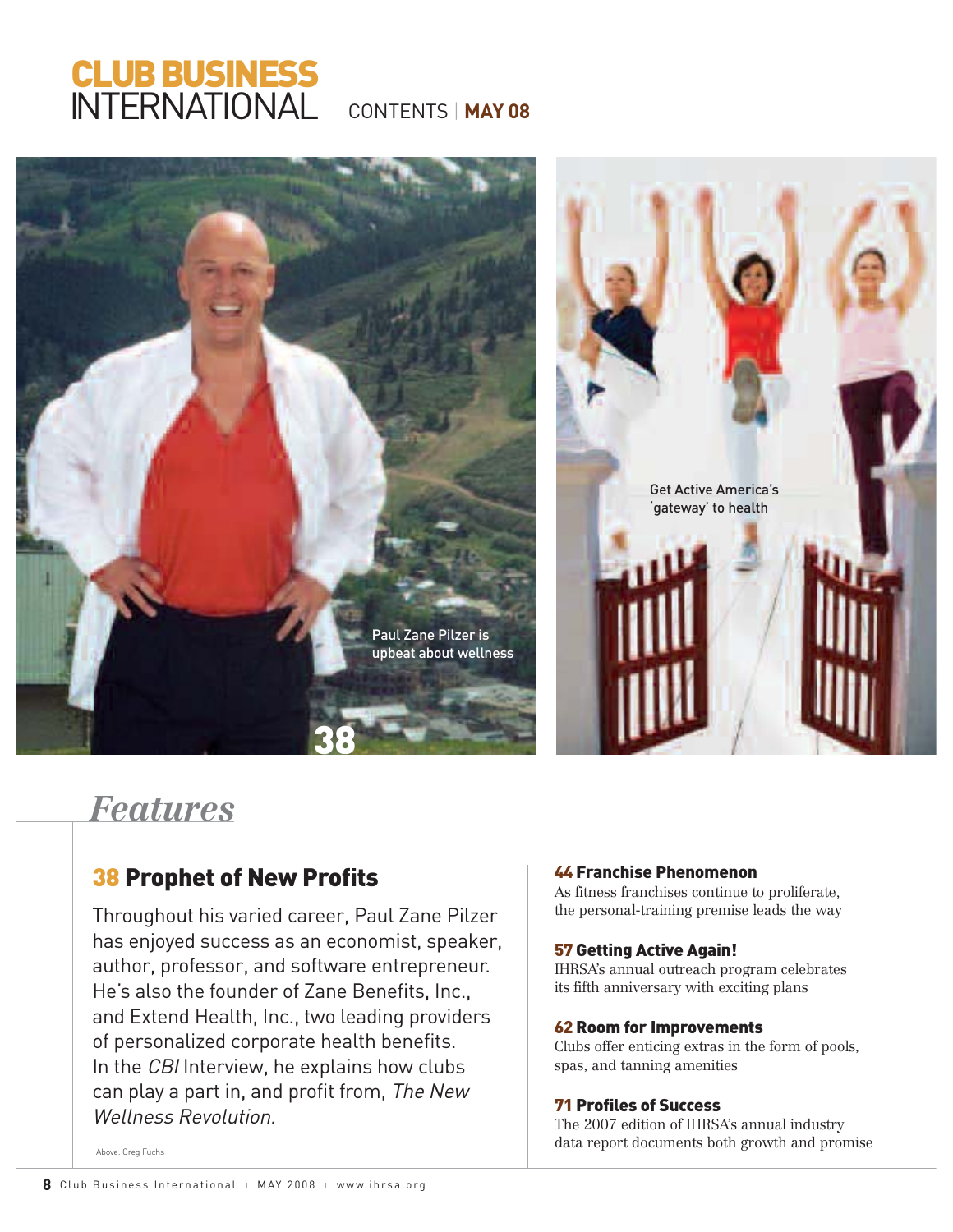Top of the world: Paul Zane Pilzer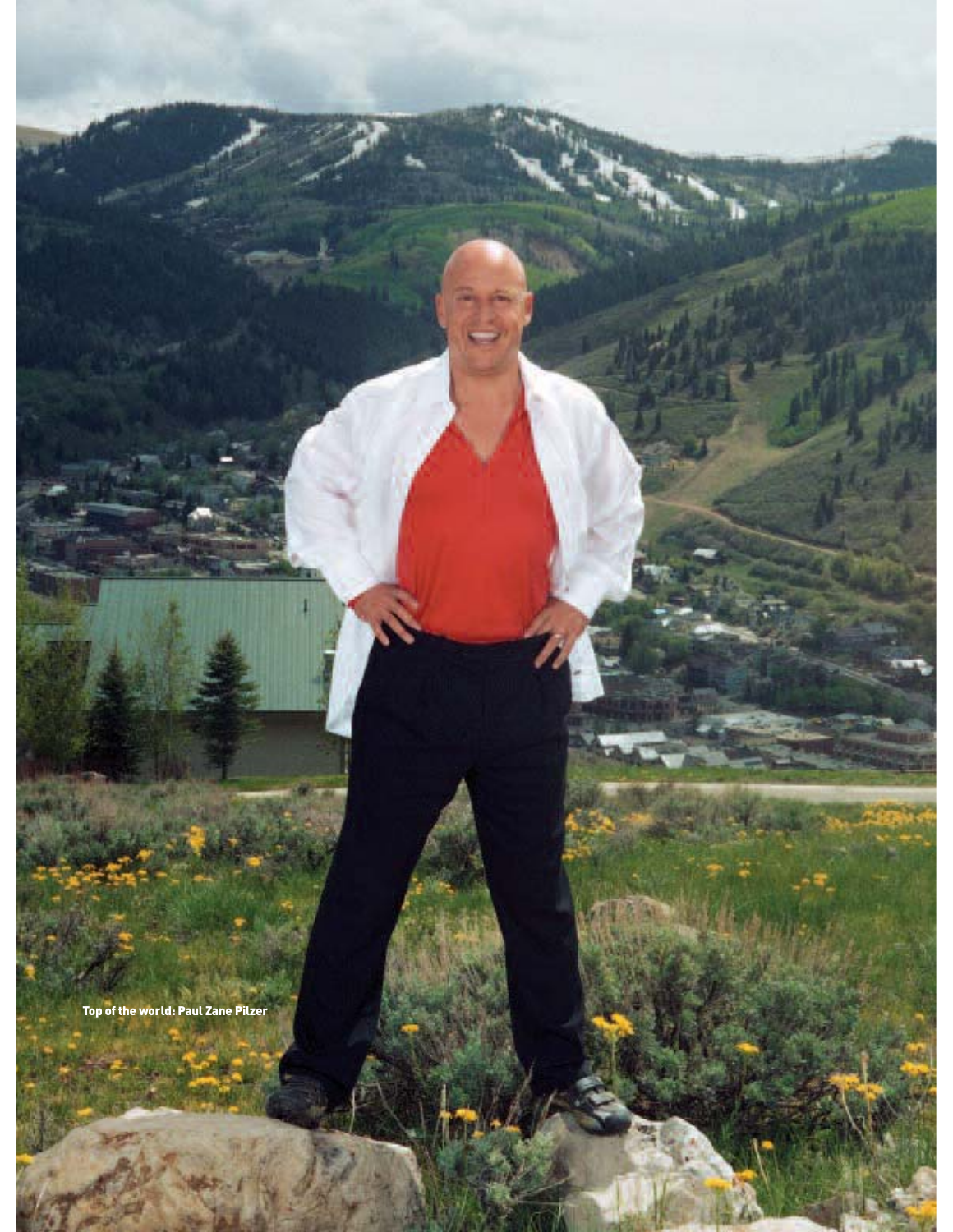# Paul Zane Pilzer

The renaissance economist and entrepreneur explant<br>can profit from *The 'New' Wellness Revolution* The renaissance economist and entrepreneur explains how clubs can profit from *The 'New' Wellness Revolution*

CBI: **You've had a very varied career; you've enjoyed a great deal of success as, among other things, a speaker, author, economist, and business owner. What drives you?**

**PAUL ZANE PILZER:** Over the past 35 years, there's been a consistent pattern. Every endeavor that I've entered into has had the same point of departure: each business I've started was based on the simple fact that, in one way or another, I was an unhappy consumer.

CBI: **You recently updated your 2002 best-seller,** *The Wellness Revolution,* **which predicted and helped set the stage for the current groundswell of interest in healthy lifestyle behaviors. What's "new" in your newest book,** *The New Wellness Revolution?* 

PZP: I left out a great deal of material that I didn't know back in 2002. I didn't know, for instance, that IHRSA or the IDEA Health and Fitness Assocation even existed. So my knowledge base about wellness grew by about 500% in the year after the first book was published.

I also began to notice the emergence of promising new international trends: like McDonald's becoming the largest buyer of apples for its salads and Wal-Mart becoming the largest distributor of wellness products—although that's more about putting things that people want on shelves than actually driving them to wellness—and Whole Foods evolving as a business entity predicated entirely on healthy foods. In the past, I'd written negatively about larger companies, but, in reality, they were just following the basic laws of economics in supplying what their customers wanted.

The new book contains updated numbers and is more enthusiastic about finding a solution to our healthcare dilemma.

#### CBI: **How do you see health clubs fitting into an overall "fix" for the country's current healthcare system and, in turn, its health-insurance system?**

PZP: The No. 1 medical problem in the U.S. today is "voluntary poor health"—that is, a lack of wellness. It leads to conditions such as obesity, which contributes to chronic medical problems such as type 2 diabetes. Each year, we spend more money on type 2 diabetes—including time lost from work—than we do on education. And the cure is: a sound diet and regular exercise.

Health clubs have done a good job of building out distribution—they're reasonably priced and proficient at teaching people how to exercise safely—but they've done a terrible job of turning those who need their services the most into customers. They're preaching to the choir—sitting back and waiting for prospects to walk through the door. Operators need to reach out to individuals who never in their life have stepped foot inside a club and make them feel welcome. Just look at the outreach that some of the megachurches are doing—offering prime parking and seating to first-time visitors; they make them feel very welcome.

Clubs need to create new demand—particularly given the current obesity crisis.  $\,\rightarrow$ 

- **Highlights** » Learning about wellness
- » A 'viable' healthcare fix
- » Grading the candidates
- » Clubs' key wellness role

Paul Zane Pilzer, 54, is an economist, college professor, multimillionaire software entrepreneur, and the author of eight best-selling books. He received his MBA from Wharton Business School at the age of 22, and, shortly thereafter, became Citibank's youngest officer and vice president. Over the past 30 years, he's started, and/or taken public, five companies in the areas of education, software, and healthcare. He's the founder of Zane Benefits, Inc., and Extend Health, Inc., two leading providers of personalized corporate health benefits. Among his best-sellers: The New Wellness Revolution, which describes and defines the rapidly evolving wellness business; The Next Millionaires; and The New Health Insurance Solution. An economic advisor in two presidential administrations, Pilzer lives in Utah with his wife and four children. **—|**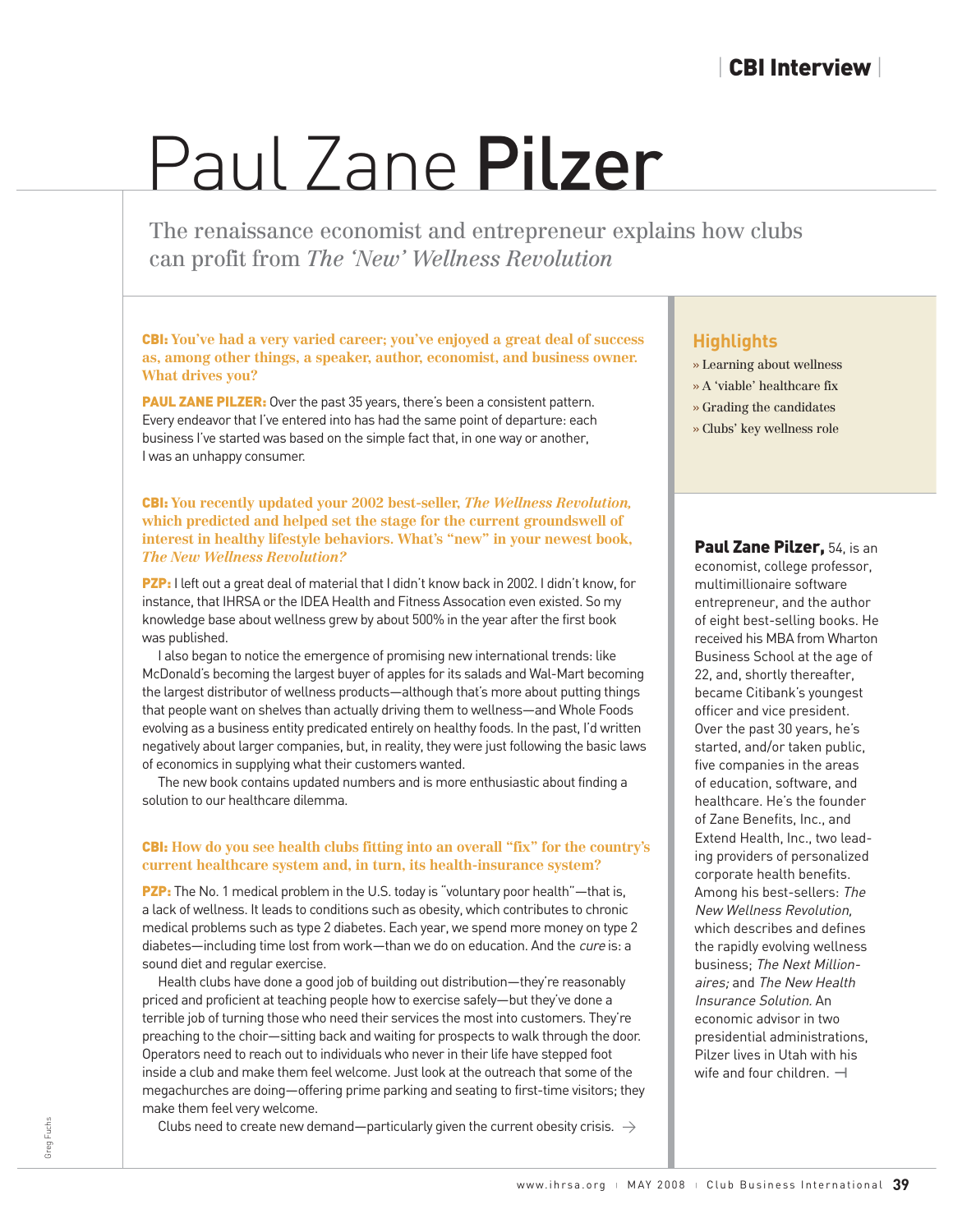#### CBI: **What about the financial half of the equation?**

PZP: At the moment, there's a real, and a persistent, financial disconnect between health clubs and employer-sponsored health plans. For the past 23 years, I've been lobbying to make it legally possible for employer health insurance to pay for

#### CBI: **Which of the current presidential candidates' healthcare proposals do you feel is the most viable?**

PZP: None of them! It's one thing to say we need to reform health insurance in a speech, but what, exactly, is the health insurance we need to reform? Medicare covers 47 million Americans; Medicaid

"In an ever-growing number of areas of life, you can now buy wellness. That's particularly true, obviously, in the case of health clubs."

exercise and other fitness services, and I've been unsuccessful; but, each year, we raise the public's, employers', and the government's awareness about the fact that wellness programs can save us money. However, I haven't seen a leader emerge who can hammer this home to Congress; President Bush exercises religiously and is in great shape, but he hasn't taken up the battle. The club industry, overall, hasn't succeeded either in getting Congress on board. IHRSA has been remarkably focused and professional in its efforts, but, thus far, none of us has been successful in making fitness an integral part of employer-sponsored health plans.

#### CBI: **You talk a great deal about the impact that the private sector has on wellness. What about the federal government?**

PZP: It has a huge role to play. Unfortunately, the National Institutes of Health and virtually all of the other federal health agencies—from the Veteran's Administration to Medicare—are locked into a sickness model. They only deal with people when they're sick. In the same way that we have a Secretary of Health and Human Services (SHHS), we need a Secretary of Wellness who will work to help keep people from becoming HHS clients… All you have to do is check out the waistlines of many senior politicians to figure how much they know about wellness.

covers 44 million Americans; the government also offers coverage for 10 million veterans; and employers provide group healthcare for 150 million people. So where, which areas, do you really want to reform? I suspect that none of the candidates even know that these subgroups exist, or understand that each needs to be considered separately, or recognize that they need to be adjusted for in an evolutionary fashion. My personal opinion: I don't believe any of them really knows the current system, let alone what would work in terms of reform.

CBI: **Another topic that the candidates have been talking about a lot is the economy—the subprime mortgage crisis, a possible recession, etc. As an economist, what's your take on the current situation?**

**PZP:** First, it's important to recognize that there's no longer a macro economy in the U.S. While Detroit may be in serious trouble, Seattle has virtually zero percent unemployment, so it actually needs people. Today, economic upturns and downturns are regional and industry-specific in nature. Last Christmas, for instance, overall sales were down by 2%, but the sale of video and electronic devices was up by 30%. To evaluate the economy accurately, one now needs to make use of new, more sophisticated analytical tools.

#### CBI: **A few years ago, you were instrumental in helping to get Health Savings Accounts (HSA) legislation passed. What role did you play?**

**PZP:** I first testified before Congress on the need for a portable health-insurance account in 1985, and, from then until 2003, I lobbied, met with senators, and wrote white papers promoting what

### THE WELLNESS REVOLUTION HALL OF FAME 2007 INDUCTEES

Paul Zane Pilzer is one of the principal prophets and most ardent champions of the wellness movement, and his Website, www.paulzanepilzer.com, includes a Wellness Revolution Hall of Fame. This special feature, Pilzer explains, "honors those wellness revolutionaries who have made significant contributions to wellness—changing our world for the better one person or patient at a time."

Among the 2007 inductees in the Hall of Fame are several who are undoubtedly familiar to the readers of CBI. They include: Peter and Kathie Davis, the cofounders of the IDEA Health & Fitness Association; Jill Kinney, the cofounder, along with her husband, John, of Club One, Inc.; and J.I. Rodale, the founder and publisher of Prevention magazine.

#### *– Jon Feld, jon@trendline-co.com*

### **.com**

To view the complete list of honorees, log on to www.paulzanepilzer.com and click on "Visit the Wellness Revolution Hall of Fame."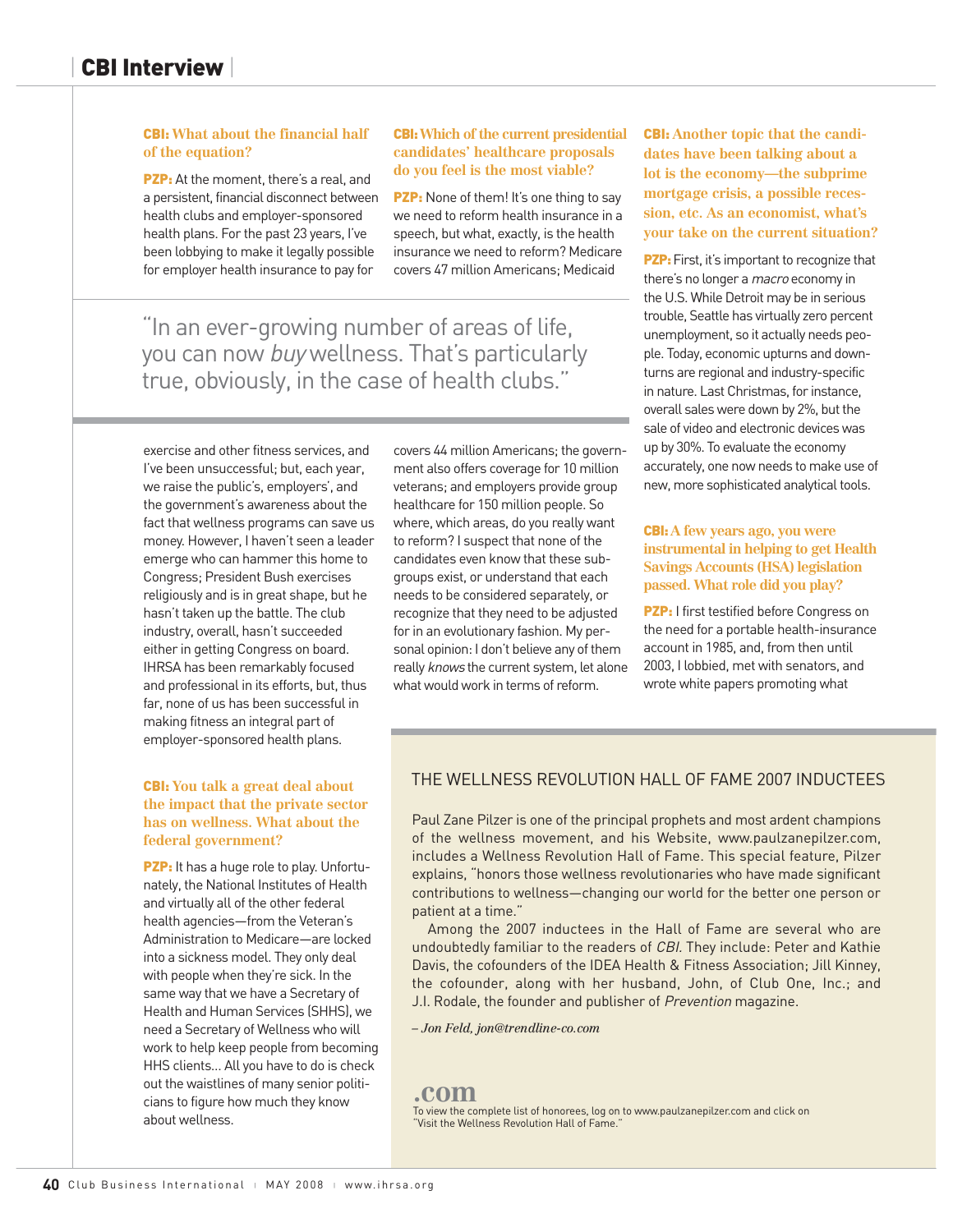were then called Medical Savings Accounts. HSAs grew out of a desire to give people their own money to spend on health insurance, but, in retrospect, they've proven to be woefully inadequate. They were supposed to be universal medical-spending accounts for individuals, but, when they were added to the Medicare Modernization Act, they were emasculated by dramatic budget constraints. In reality, they've become long-term savings vehicles for highincome-bracket taxpayers.

I was excited about HSAs at the outset, but, today, they shouldn't have anything to do with a person's employer.

Today, the Health Reimbursement Arrangement (HRA) is what we wanted the HSA to be—a single account to which employers can contribute, allowing employees to make their own medical decisions. Right now, there are 4 million HSAs and 10 million HRAs, and HRAs are growing faster.

#### CBI: **You're a strong proponent of corporate health-benefits programs, aren't you?**

PZP: Absolutely! Every employer, including every health club, in the U.S. should have a health-benefits program that matches their business objectives for recruiting and retaining employees. For example, today, a club owner would be well-advised to offer a health-benefits allowance based on hours worked—the more hours you work, the more you get in your HRA to purchase health benefits. Those dollars are worth twice as much as wages because they can be used, tax-free, to buy health benefits. Right now, Zane Benefits is working with a club that has a lot of personal trainers, and it wants them to bring more people to the club, so it's doing just that—tying health-benefit dollars to hours worked.

#### CBI: **You've predicted that employer-sponsored healthcare plans will disappear by 2020? Why?**

PZP: Employer-sponsored health plans exist because of what I regard as a mistake, in 1945, which permitted companies to provide workers with health benefits that were tax-exempt. That priced individual plans out of the market. The new 2007-08 regulations allow firms to give employees money for healthcare insurance as a tax-free allowance—that as opposed to employers directing the plans themselves. And, today, most employees would rather have the option of obtaining their own coverage. Back in '45, the average job tenure was 25 years. Now, it's three years or less, and no one wants their family to be tied to an employer for their health insurance.